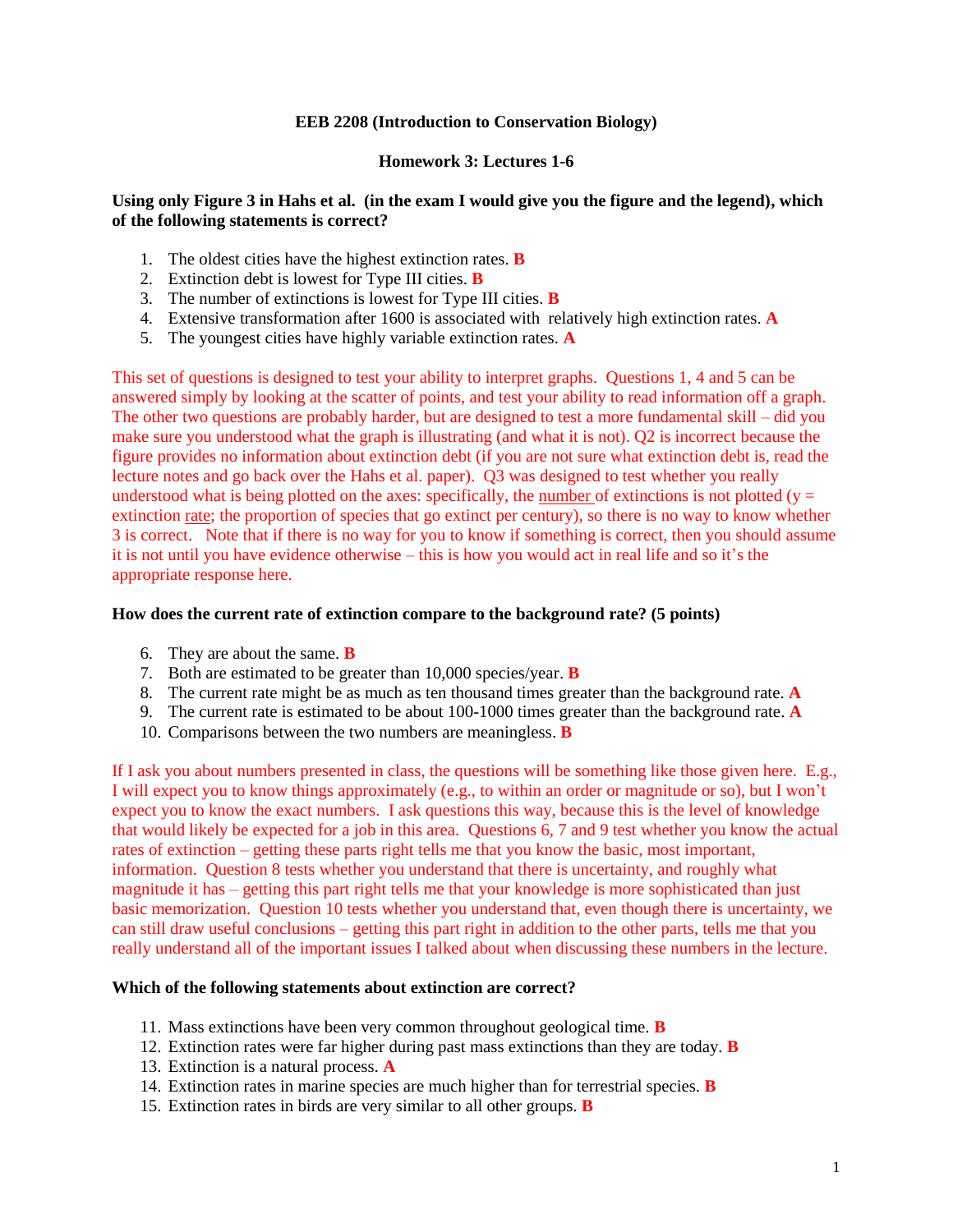Questions 11-13 test basic knowledge of things I talked about in lecture. There have been only 5 mass extinctions in all of geological history, so they cannot be considered common, let alone very common (Note that when I asked this question on an exam a lot of people asked questions about the word "very", which they felt made the question "tricky". This surprised me, because I had purposefully included that word thinking that it would remove any possible doubt and make the question easier. This case is a great example of people trying to read way more into a question than is appropriate!). Current rates of extinction are estimated to be similar to those during mass extinctions, and most extinctions happened before humans appeared on Earth. Questions 14 and 15 are harder (because exact extinction rates are not known) and test your ability to make reasonable inferences from the information presented in class. There is no reason to believe that extinction rates in the ocean are much higher than for terrestrial species – in fact, since past marine extinction rates are used as a proxy for the global background rate, it is assumed that the rates are similar (although we do not know this for certain). On the other hand, endangerment rates do vary considerably among taxonomic groups and so it seems unreasonable to conclude that all groups have similar extinction rates (I also presented numbers for birds that differ from some other groups – e.g., fungi – but even without those, the right answer could have been inferred).

The graph below illustrates the relationship described by the equation  $S = c^* A^z$ , which I discussed **in class. Which of the following statements about this figure and equation are correct?**



- 16. The "A" in the equation refers to Area, which increases from left to right. **A**
- 17. The "S", "c" and "z" in the equation are all constants. **B**
- 18. The equation and graph represent the change in species richness across a series of islands of different sizes. **A**
- 19. Each dot on the graph represents a different species. **B**
- 20. The figure shows the relationship described by the equation after taking logs. **A**

This set of questions is designed to test your understanding of the species-area relationship that is central to island biogeographic theory. Questions 16 and 18 should have been straightforward. In question 17, S is not a constant (because islands do not all have the same number of species – hence, S is a variable), although c and z are (you should also know what c and z represent). Question 19 tests whether you understand that the sampled units are islands – for each island, the area and number of species are measured. Finally, question 20 tests whether you understand that you will only get the straight line relationship shown in the graph if you plot the data on a log-log scale (and take logs of the equation to change its form to that of a straight line).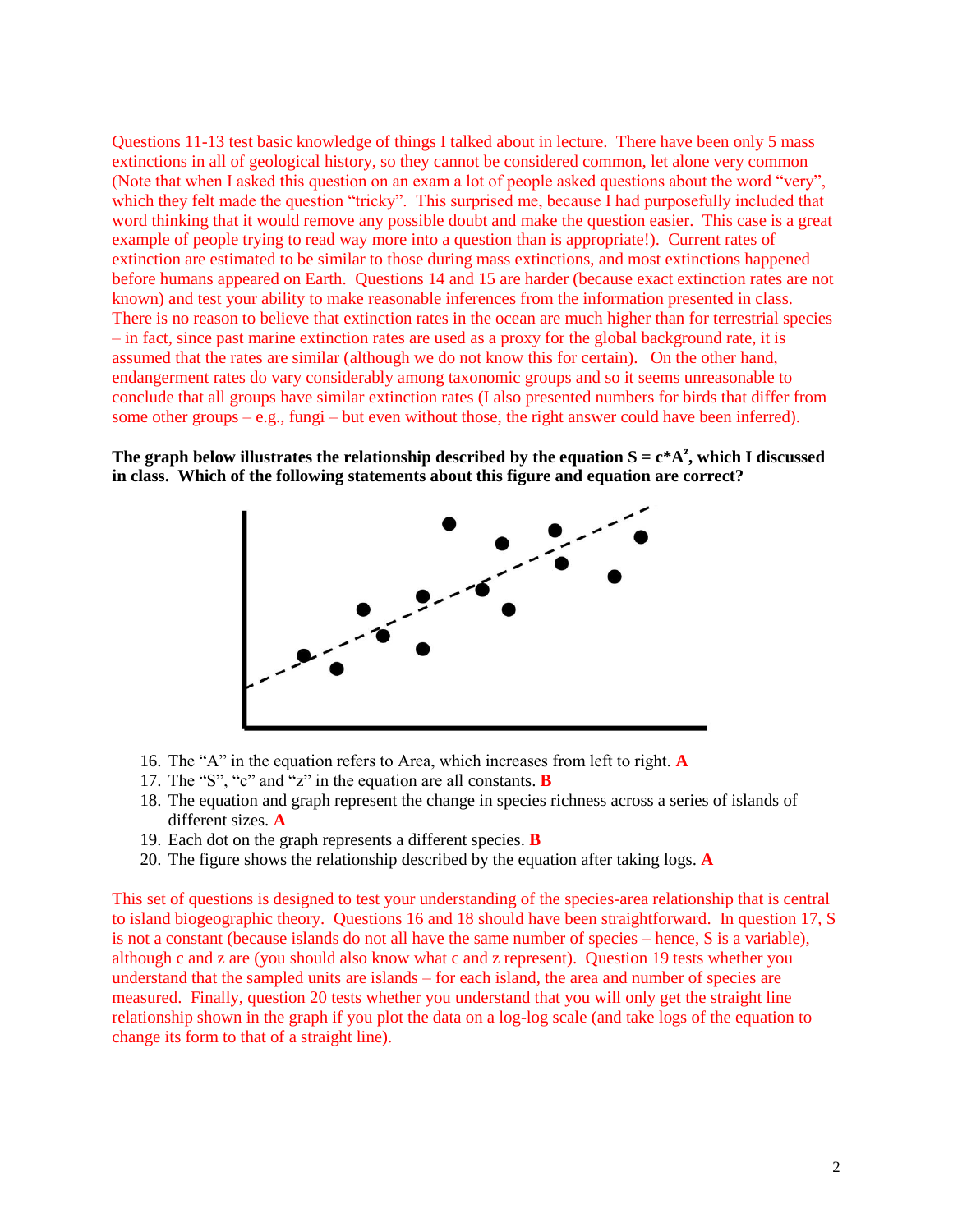### **Which of the following statements about extinction are correct?**

- 21. A good way to define extinction is that a species has not been detected for 50 years. **B**
- 22. The term extinction debt refers to extinctions that are expected to happen due to past actions. **A**
- 23. In the Singapore extinction study discussed in class, extinctions rates were uniformly high across habitats and taxonomic groups. **B**
- 24. One way to determine whether a species is likely to be extant is to look at the length of the time gaps between past sightings. **A**
- 25. Because of extinction debt, scientists have suggested that only about half of the extinctions that will ultimately be caused by habitat losses will occur within the first 50 years. **A**

Question 21 refers to a method that has been used to define extinction, but that is used less and less because it has a lot of problems (e.g., time frame is arbitrary, suitability varies among organisms with different generation lengths, etc.). Question 23 was designed to test whether you understand that, although extinction rates in Singapore were high, they were far from uniform – this leads into the idea that extinction risk is at least somewhat predictable based on a species' characteristics. Question 24 refers to a method described in class and should have been easy if you were in class. Questions 22 and 25 are simply factual and test whether you understand the meaning (22) and consequences (25) of extinction debt.

### **Why are there more endangered species in Hawaii than in California? (5 points)**

- 26. Hawaii has more large species than California. **B**
- 27. Hawaiian species have more complex life-histories than Californian species. **B**
- 28. Hawaii is a group of remote islands. **A**
- 29. Humans have destroyed more habitat in Hawaii than in California. **B**
- 30. Introduced predators have a bigger impact on island species than on mainland species. **A**

There is no reason to believe that Questions 26, 27, or 29 are correct so they shouldn't be marked as true (although if they were correct, they could account for the difference). On the other hand, species on remote islands are known to be more vulnerable (several reasons and a couple of examples given in class), and introduced predators on islands are well known to increase extinction rates (again, discussed in class).

## **A recent study by Koh et al. described patterns of co-extinction. Which of the following results arose from that study?**

- 31. Many symbiotic species are vulnerable to extinction. **A**
- 32. Most future extinctions are likely to be due to co-extinctions. **B**
- 33. The risk of co-extinctions is far less serious than previously thought. **B**
- 34. The extinction of currently endangered species will result in 1000s of co-extinctions. **A**
- 35. In the past 100 years, millions of species have gone extinct because their host species have gone extinct. **B**

Questions 31, 33 and 34 should have been straightforward because they address the primary results that I described in class. Question 32 was harder because there will be a lot of co-extinctions in the future…but they will certainly not account for "most" extinctions. In the example I gave in class, for example, the number of predicted co-extinctions was a lot less than the number of host species known to have gone extinct. Based on that result, the number of co-extinctions is expected to be less than half of all future extinctions (about 30-40% if you do the math, based on the example). Although question 35 related to co-extinctions, it was designed primarily to determine whether you know the approximate number of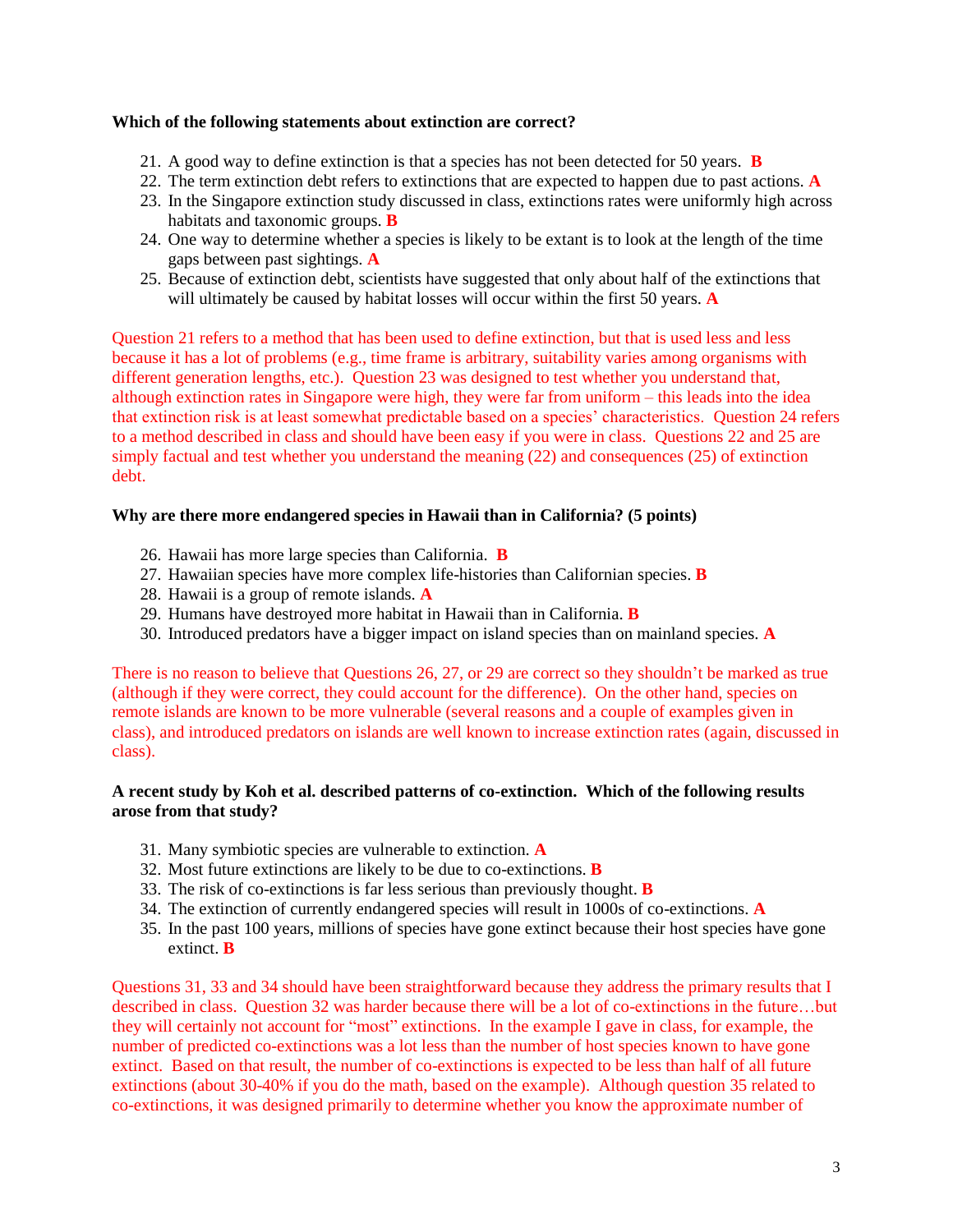extinctions in recent times. Given that the current estimate of the number of species on the planet is only 5-10 million, it is very unlikely that millions of species could have gone extinct in the past 100 years. If you then limit things further by focusing only on co-extinctions, then it is even less likely.

# **PART 2:**

## **36. Define the following terms. Give examples of (a), (b) and (c), and explain how (d) is different from species evenness. (8 points)**

a) Endemic species: See notes to Lecture 5. One example I have mentioned is the po'ouli (endemic to Hawaii); many others will come up as we proceed through the course.

b) Extinct in the wild: See notes to Lecture 5. One example I have mentioned is California condor, which was extinct in the wild for a while (but is not anymore).

c) Symbiotic: See notes to Lecture 6. Symbiotic species are those that have a close interactive relationship with another species. Frequently, they rely on that other species to survive, and this is the context in which I've talked about them in class. One example I have mentioned is the large blue butterfly, which has a symbiotic relationship with a species of ant.

d) Species richness: See notes to Lecture 3. Species evenness would also take into account the relative abundance of each species.

## **37. Explain how the equation and graph given for Q16-20 (above) could be used to estimate how many species will go extinct following the loss of 50% of the world's coral reef habitat. Include in your explanation the pieces of information that would be required to do this calculation. (3 points)**

This question tests whether you understand how people have used the species-area relationship to estimate extinction rates (specifically, how EO Wilson used it in one of the first attempts). To estimate the number of extinctions you would need an estimate of (i) the total area (A) of coral reef habitat and (ii) the number of species (S) that are unique to coral reef habitats (others would persist elsewhere). You would then have to make some assumptions about what values to use for c and z (e.g., you could use  $z = 0.15$ , which was used in the rainforest example I gave in class, and told you was conservative based on many studies in different systems). You could then solve the equation to give S for  $\frac{1}{2}$ A.

Alternatively, you could plot data for a series of coral reef habitat patches ("islands") to generate a species-area relationship specific to coral reefs. You could then use that relationship to estimate the number of species in all reef habitat and the number in half that area. This approach might be ok but would require extrapolating well beyond the data (because the largest patch you could survey would be far smaller than the total area of all reef patches), which could be problematic (see Lecture 2).

Finally, if the question was a little different and asked how many extinctions there would be if a single patch was reduced to half its current area, and you had a graph that describes the relationship for coral reef patches, it would be quite easy to obtain an answer graphically. To do this, you would need to know the starting patch size  $(A_1)$ , which you would locate on the x axis. You could then read up to the dotted line, and then go left to the y axis to figure out the expected species richness in a patch of that size  $(S_1)$ . You can repeat this for the reduced patch size  $(A_2)$